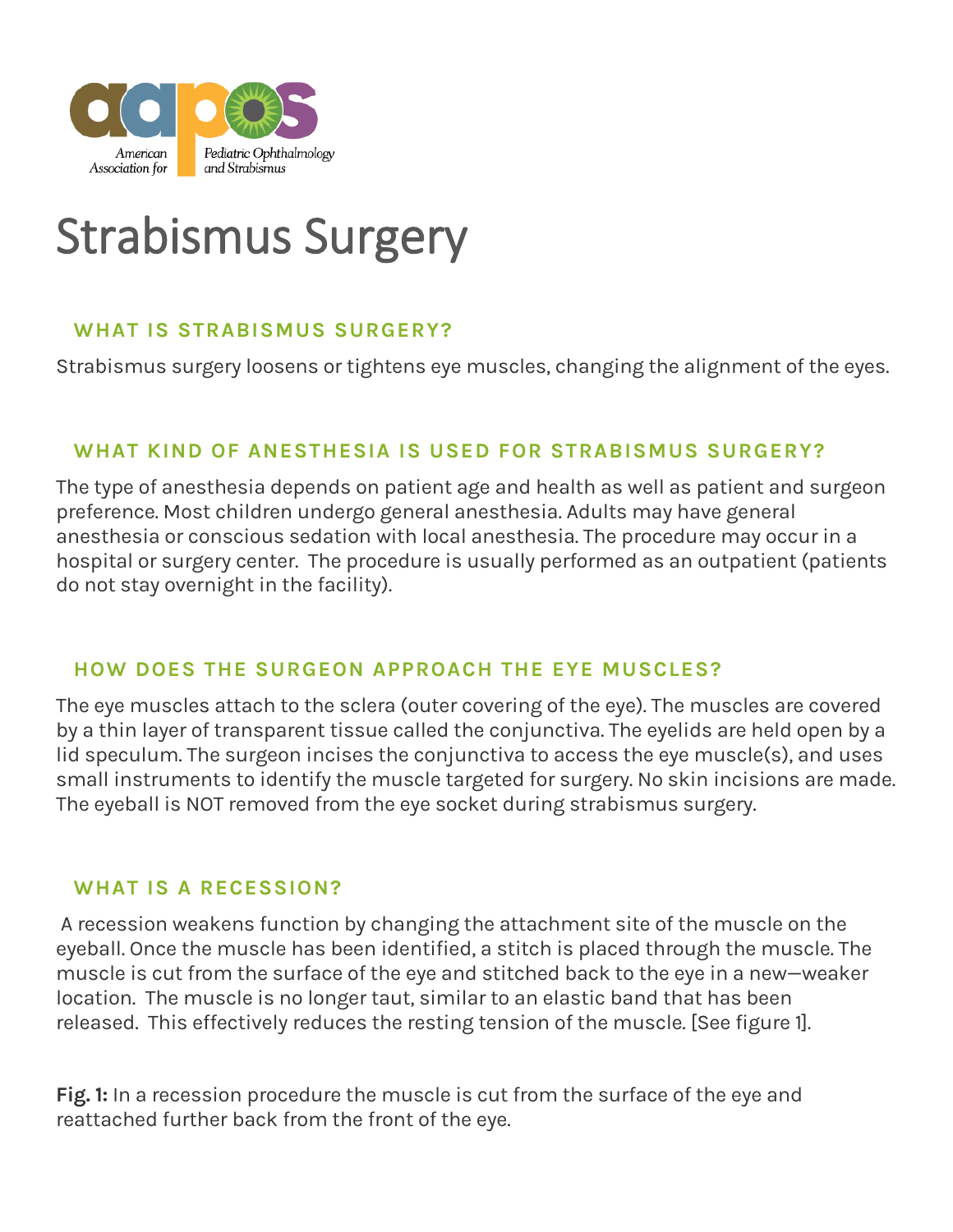

# **WHAT IS A RESECTION/PLICATION?**

A resection strengthens muscle function by shortening the muscle and then reattaching it to the eyeball at its original position, similar to cutting an elastic band, but still stretching it to the original length. A suture is placed through the muscle at the new intended length. The segment of muscle between the suture and the eyeball is removed or folded over (plication), and the shortened muscle is reattached to the eye [See figure 2].

Fig. 2: In a plication procedure a segment of muscle is folded over to shorten it.



## **WHAT IS AN ADJUSTABLE SUTURE?**

Strabismus surgery involves sewing the eye muscle to the outer covering of the eye after altering the insertion position and/or the length of the muscle. Standard strabismus